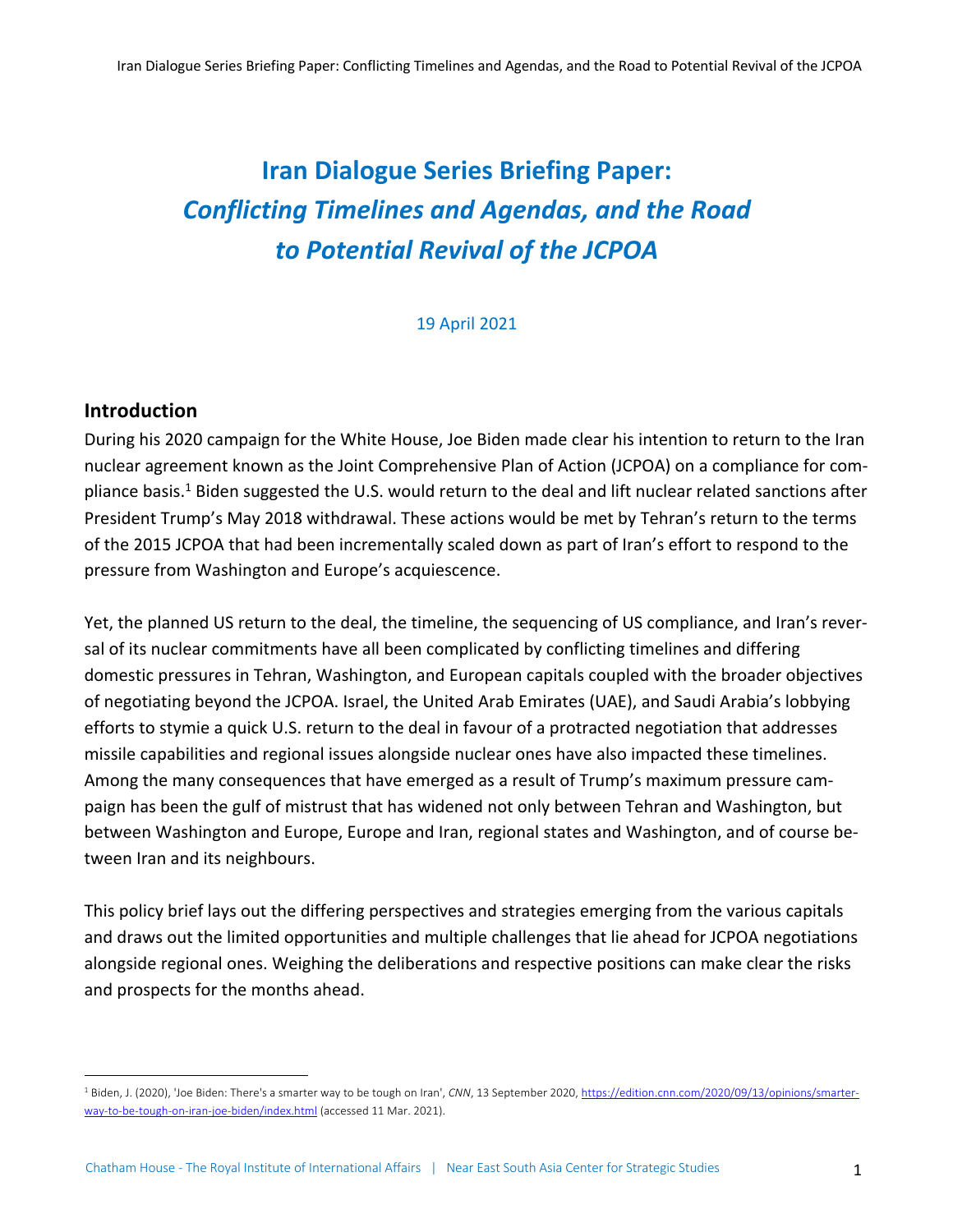# **The Road to the JCPOA**

President Trump's policy towards Iran has mired the negotiating terrain and the path back to the JCPOA. Trump's "maximum pressure" strategy attempted to force Iran to capitulate and accept more conditions on its foreign and defense policies than it did in the negotiations that preceded the signing of the 2015 JCPOA. This policy has inflicted considerable economic and social pain on the Iranian population, but the government in Tehran has since adopted a "maximum resistance" strategy and refused to offer any concessions. A trust deficit has widened among Iran and its neighbours over Tehran's regional policies in Lebanon, Syria, and Iraq. Arab Gulf states, moreover, have felt frustrated by inconsistent U.S. policies towards the Islamic Republic. Despite its nuclear compliance, Iran has not only felt aggrieved by Trump's policy but has also been deeply frustrated by Europe's limited ability to counter U.S. sanctions with economic relief. The rupture in transatlantic ties over Iran policy was also apparent in the divergent U.S. and E3 (Germany, France, and the United Kingdom) approach towards Tehran.

President Trump's withdrawal from the JCPOA in May 2018 came with twelve demands that sought a renegotiation of the nuclear deal, and major concessions on Iran's ballistic missile programme and support for its proxy groups in the region.<sup>2</sup> On the one-year anniversary of Trump's decision and under the heavy weight of sanctions, Tehran began a policy of scaling down its JCPOA obligations designed to pressure Washington to alter its position and Europe to defend the deal by offering sanctions relief. With neither manifesting, Tehran has taken several steps, starting with raising the limit on low-enriched uranium from 3.67 to 4.5% and the amount of the heavy water stockpile. It then began to enhance its research and development of advanced centrifuges followed by a resumption of banned enrichment at its Fordow facility and increasing the number of centrifuges spinning.<sup>3</sup> In June 2020, nuclear tensions increased further as Iran banned International Atomic Energy Agency (IAEA) inspections for two sensitive sites. This led to the IAEA Board of Governors statement urging Tehran to cooperate. While the issue was resolved in September, it foreshadowed further nuclear tensions to come on inspections and monitoring of the programme<sup>4</sup>.

Two events further complicated nuclear dynamics. In July 2020, Iran's Natanz facility was subject to an act of 'sabotage' that is believed to have slowed down production at the facility.<sup>5</sup> Sensitive to the forthcoming US election, Tehran blamed the incident on domestic interlopers and instead announced that it

<sup>&</sup>lt;sup>2</sup> The Heritage Foundation (2018), 'After the Deal: A New Iran Strategy', 21 May 2018, https://www.heritage.org/defense/event/after-the-deal-new-iranstrategy (accessed 11 Mar. 2021).

<sup>&</sup>lt;sup>3</sup> Davenport, K. (2021), 'Timeline of Nuclear Diplomacy With Iran', Fact Sheet, Arms Control Association, https://www.armscontrol.org/factsheets/Timelineof-Nuclear-Diplomacy-With-Iran, (accessed 11 Mar. 2021).

<sup>4</sup> Ibid.

<sup>5</sup> Parisa H. (2020), 'Fire at Iran's Natanz nuclear facility caused significant damage: spokesman', *Reuters*, 5 July 2020, https://www.reuters.com/article/ukiran-nuclear-natanz/fire-at-irans-natanz-nuclear-facility-caused-significant-damage-spokesman-idUKKBN2460PO?edition-redirect=uk, (accessed 10 Mar. 2021).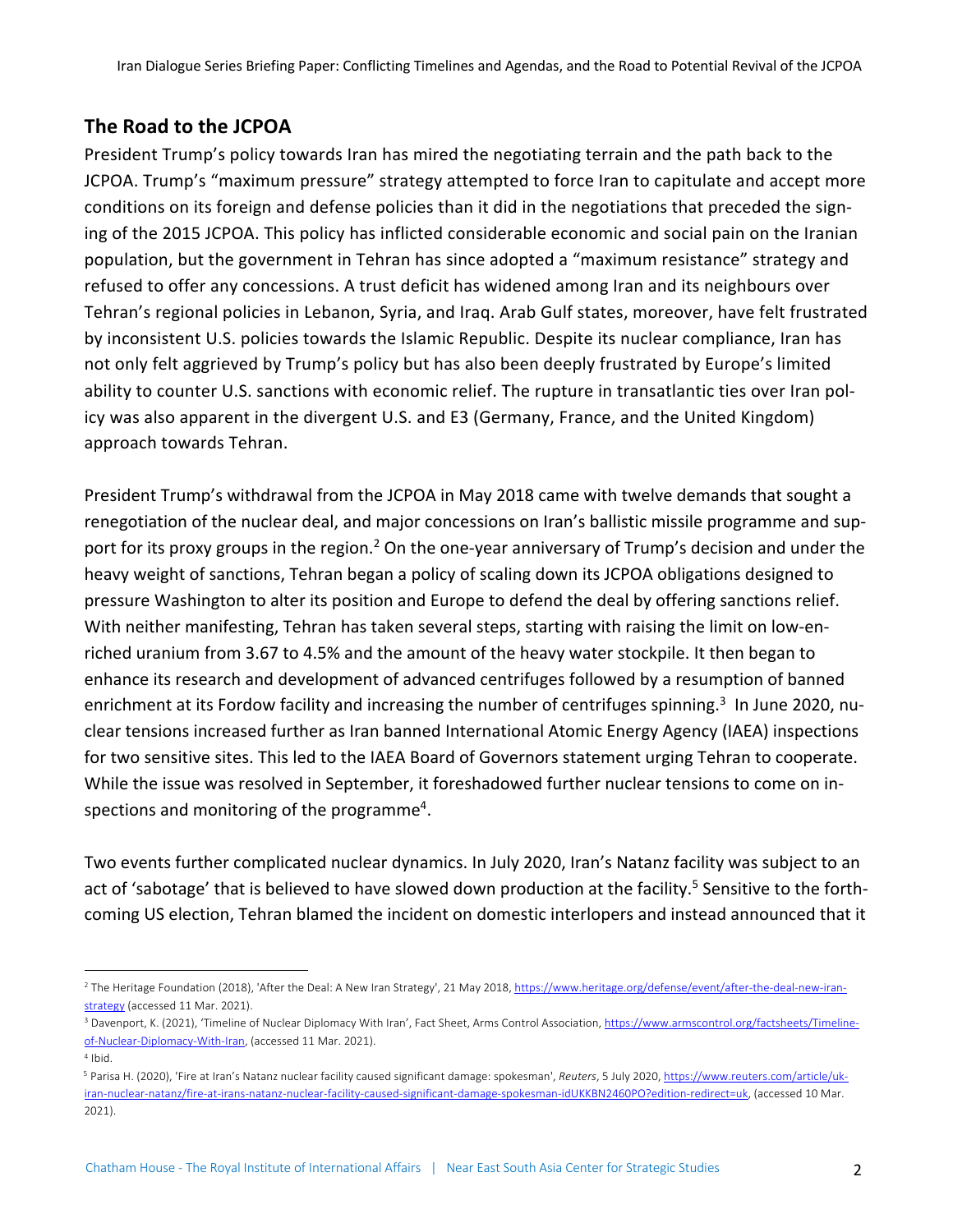would develop a new facility in the mountains of Natanz.<sup>6</sup> More alarming was the November 2020 assassination of Iran's preeminent nuclear scientist Mohsen Fakhrizadeh. Tehran blamed Israel for the 'act of terrorism' and in response accelerated parliamentary legislation that would see dramatic escalation of Iran's nuclear programme if sanctions relief was not granted by 21 February 2021.<sup>7</sup> Among the alarming steps that would be taken was the suspension of the Additional Protocol designed to provide added verification safeguards to allow for IAEA oversight of Iran's facilities and programme. This move, while clearly reflecting hardening domestic dynamics in Tehran, was designed to push the newly elected Biden administration to quickly respond to the JCPOA. Tehran continued to go further in January 2021 by raising enrichment levels to 20 percent at Fordow, crossing a red line set by Europe.<sup>8</sup>

Tehran's maximum resistance strategy also had a regional dimension. While several military skirmishes were attributed to Iran and its allies, Tehran has categorically denied these accusations. The frequency and intensity of missile and drone attacks on U.S. targets in Iraq has increased. Similarly, the Houthis' attacks inside Saudi Arabia, including Riyadh, have risen. Oil tankers in the Straits of Hormuz and Persian Gulf have been targeted. An unprecedented coordinated operation against Saudi oil facilities in Abqaiq and Khurais took place in September 2019. In response to British detention of an Iranian oil tanker believed to be en route to Syria, Iran detained Britain's tanker, the Grace 1.<sup>9</sup> In early 2021 the Revolutionary Guards seized a South Korean flagged oil tanker which led to negotiation on \$7 billion of Iranian funds frozen at Korean banks.<sup>10</sup>

When an American contractor was killed by Iranian-allied Iraqi militias in December 2019, the only established red line for the Trump administration, the president authorised a response that resulted in the killing of Islamic Revolutionary Guard Corps (IRGC) commander Qassem Soleimani on 3 January 2020. In its response attack on Ayn al Asad air base in Iraq, Tehran deescalated by forewarning of the strike. This experience did not alter the Trump team's calculations though. Despite Secretary of State Mike Pompeo's acknowledgement on 30 July 2020 that while "sanctions have had an economic impact…clearly hasn't achieved the ultimate objective, which is to change the behaviour of the Iranian regime." Sanctions-based pressure continued through the rest of the year.<sup>11</sup>

https://www.gov.uk/government/news/e3-foreign-ministers-statement-on-jcpoa-6-january-2021 (accessed 11 Mar. 2021).

<sup>6</sup> (2020), *Verification and monitoring in the Islamic Republic of Iran in light of United Nations Security Council resolution 2231 (2015)*, Washington DC: International Atomic Energy Agency, 17 https://www.iranwatch.org/sites/default/files/govinf2020-16.pdf (accessed 10 Mar. 2021).

<sup>7</sup> Islamic Republic News Agency (2020), 'Iran calls for UN nonselective announcement of Fakhrizadeh assassination as 'terrorist act '', 4 December 2020, https://en.irna.ir/news/84134512/Iran-calls-for-UN-nonselective-announcement-of-Fakhrizadeh-assassination (accessed 11 Mar. 2021).

<sup>8</sup> Foreign, Commonwealth and Development Office (2021), *E3 Foreign Ministers' Statement on the JCPOA: 6 January 2021*,

<sup>9</sup> Faulconbridge, G. (2019), 'Gibraltar extends detention of Iranian tanker for a month', *Reuters*, 19 July 2019, https://www.reuters.com/article/us-mideastcrisis-tanker-gibraltar-idUSKCN1UE16I (accessed 11 Mar. 2021).

<sup>&</sup>lt;sup>10</sup> Reuters (2021), 'Iran tells South Korea not to politicize seized vessel demands release of funds,' 10 January 2021 https://www.reuters.com/article/us-irantanker/Iran-tells-south-korea-not-to-politicise-seized-vessel-demands-release-of-funds-IDUSKBN29FOLF.

<sup>&</sup>lt;sup>11</sup> Rev (2020), 'Mike Pompeo Testimony Transcript: Secretary of State Testifies on State Dept. Budget', https://www.rev.com/blog/transcripts/mike-pompeotestimony-transcript-secretary-of-state-testifies-on-state-dept-budget (accessed 1 Aug. 2020).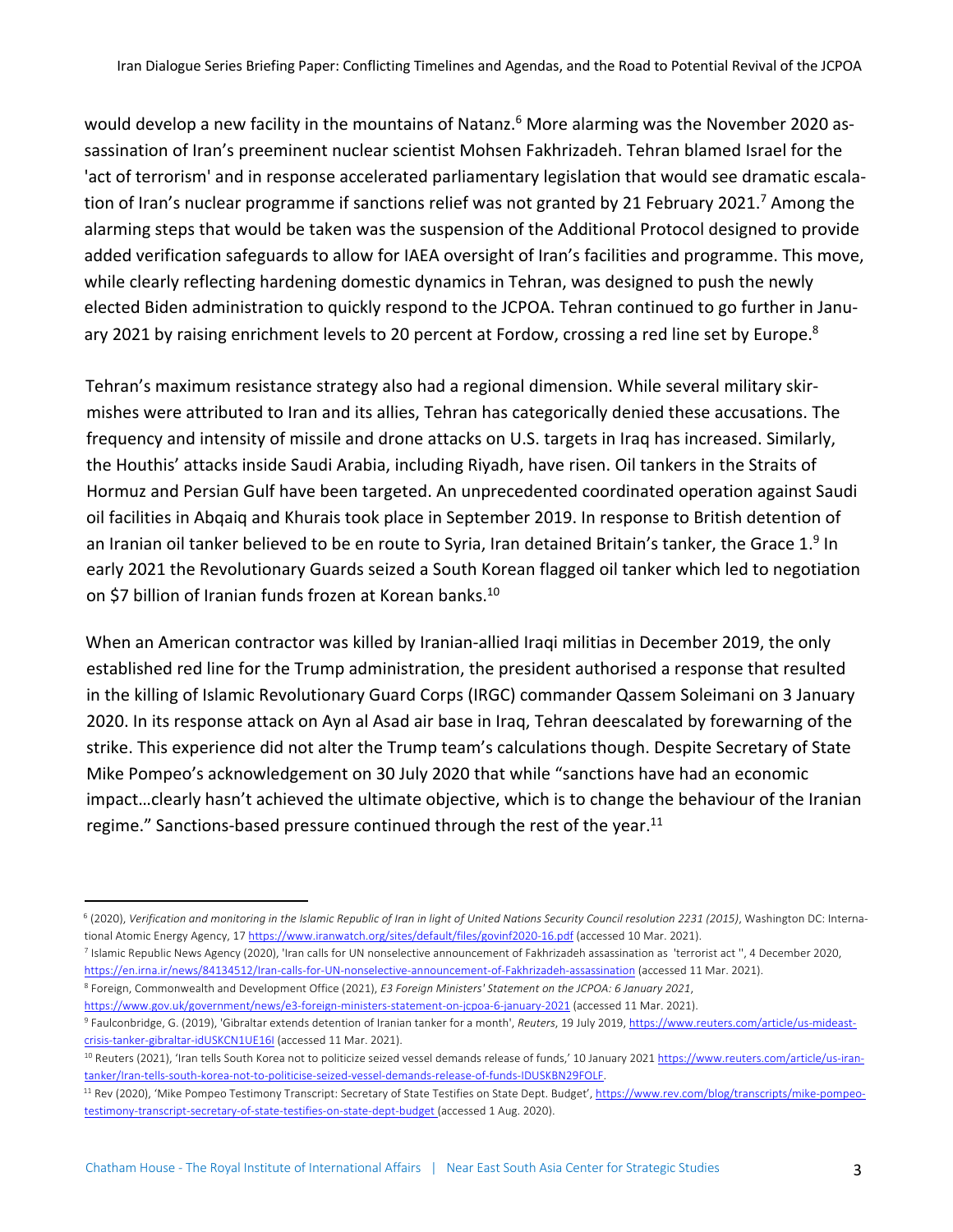Regional uncertainty over the U.S. election was captured by the normalisation of ties between Israel, the UAE, and Bahrain and the signing of the September 2020 Abraham Accords.<sup>12</sup> The accords brought together American allies and guarantee bipartisan Israeli-Emirati relevance in Washington, but also represents regional anxiety about the future role of the United States in the Middle East. Among other things, the Abraham Accords underscore some Arab states' perception of the United States as an unreliable security partner and their willingness to foster close cooperation with Israel to fill this gap. Naturally, the other two non-Arab Middle Eastern powers – Iran and Turkey – expressed strong opposition to this growing economic and strategic alliance between Israel and some Arab countries.

With the U.S. presidential election looming in November 2020, Tehran, through this period, calibrated its regional strategy to avoid provocations with Washington. Iraqi militias dialed down direct attacks in Iraq. In October 2020, the Iranian arms embargo was set to expire. Despite the Trump administration's best efforts at renewing the arms embargo and imposing snapback sanctions on Iran, Tehran sought to gain from the U.S.' failed efforts and isolation while waiting out the results of the election.<sup>13</sup> Based on the U.S. withdrawal from the JCPOA, the majority of the UNSC members rejected the administration's effort. Through the remaining months of the Trump administration, Washington continued to announce new sanctions on Iran.

Taken together, these events have particularly hardened the U.S. domestic landscape towards Iran and have exacerbated regional concerns about U.S. security commitments to longstanding regional partners. Despite the instability and Iran's reaction to maximum pressure, the key issue for proponents and JCPOA opponents is how sanctions relief can be used to build upon the nuclear deal and extract further concessions from Tehran.

#### **The View From Washington**

Before coming into office, President Biden committed to pursuing a distinct policy from Trump's maximum pressure with regards to Iran and the JCPOA. Biden made re-engagement a clear position during the campaign foreshadowing to the deal-signatories, and particularly European states and Iran, that salvaging the nuclear deal through diplomatic engagement was a policy priority.<sup>14</sup> In office, it is clear that Biden's Iran strategy is being hampered by domestic dynamics and the legacy of Trump's Iran strategy.

<sup>&</sup>lt;sup>12</sup> US Department of State (2020), 'The Abraham Accords Declaration', https://www.state.gov/the-abraham-accords/, (accessed 4 Dec. 2020).

<sup>13</sup> Bozorgmehr, N. and England, A. (2020), 'Iran hails 'momentous day' as UN arms embargo expires', *Financial Times*, 18 October 2020, https://www.ft.com/content/093a7631-e224-4954-984f-a25e7bb7a24a (accessed 10 Mar. 2020).

<sup>&</sup>lt;sup>14</sup> Biden, J. (2020), 'Joe Biden: There's a smarter way to be tough on Iran', *CNN*, 13 September 2020, https://edition.cnn.com/2020/09/13/opinions/smarterway-to-be-tough-on-iran-joe-biden/index.html (accessed 11 Mar. 2021).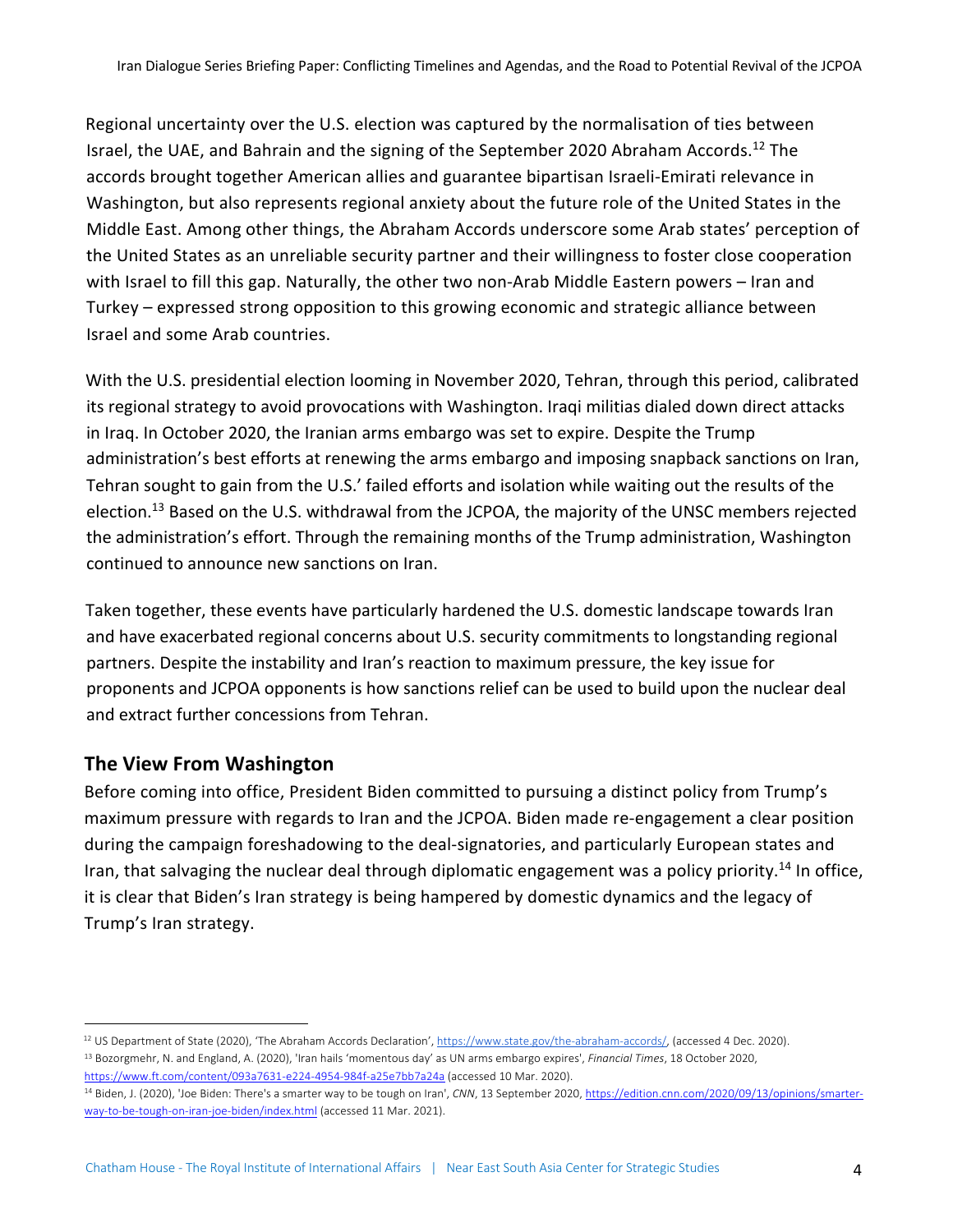Biden's position on Iran was different from President Trump's planned continuation of maximum pressure. The Trump team saw the imposition of over 1,500 designations on Iranian individuals and entities as having weakened the Iranian economy.<sup>15</sup> This economic fragility was believed to have also limited Tehran's financial support for its regional proxy network. Moreover, it is widely seen to have given the U.S. unprecedented leverage vis-a-vis Iran. U.S. officials also credited maximum pressure and regional instability as providing the diplomatic opening for Arab Gulf states' normalisation with Israel.<sup>16</sup>

Despite issuing a clear Iran policy during the campaign, Iran was never high on the Biden administration's agenda. The polarisation of the U.S. domestic landscape, Trump's drawn-out rejection of the U.S. election results and the protests and storming of the US Capitol on 6 January 2021 all taking place during the Covid-19 pandemic have elevated domestic priorities over foreign ones for the Biden team. It is worth noting that even during his campaign Biden discussed domestic issues, including the need to repair trust in institutions and democracy. Biden's early domestic priorities were providing a coherent Federal government policy to combat Covid-19 alongside delivering an economic stimulus for the American people. Biden acknowledged the global credibility gap towards the U.S. and committed to strengthening U.S. partnerships and commitments to climate change, technological disruption, migration, and disease. Ending U.S. support and participation in 'forever wars' was also stressed alongside counterterror cooperation and reframing U.S. partnerships.17 Finally, the Administration is preoccupied with the complicated relations with both Beijing and Moscow.

Domestic priorities and the tense partisan climate have impacted and lengthened the time needed to develop Biden's Iran policy. Partisan tensions in Congress have prolonged the transition and confirmation process. Assembling his leadership team and receiving the needed Senate confirmations for key positions such as Secretary of State Anthony Blinken and Wendy Sherman amid a narrowly divided Senate have required sensitivity. Even senior democrats in the Senate like majority leader Charles E. Schumer and chair of Senate Foreign Relations Committee Bob Menendez are known for their strong opposition to any reconciliation with Iran.

In a return to traditional protocol on policy development, the interagency policy review, while critical, has also extended the policy development process. Here, the Biden team has been mindful of longstanding Congressional opposition to the JCPOA and recalcitrance towards the Iranian engagement. Congressional opponents such as Democratic Senator Bob Menendez and Republic Senator

<sup>15</sup> Congressional Research Service (2020), *Iran Sanctions*, https://fas.org/sgp/crs/mideast/RS20871.pdf (accessed 11 Mar. 2020). <sup>16</sup> United States Institute of Peace (2021), 'Pompeo Assesses Maximum Pressure Campaign', *The Iran Primer*,

https://iranprimer.usip.org/blog/2021/jan/12/pompeo-assesses-maximum-pressure-campaign (accessed 11 Mar. 2020).

<sup>&</sup>lt;sup>17</sup> The White House (2021), *Remarks by President Biden on America's Place in the World*, https://www.whitehouse.gov/briefing-room/speechesremarks/2021/02/04/remarks-by-president-biden-on-americas-place-in-the-world/ (accessed 11 Mar. 2021).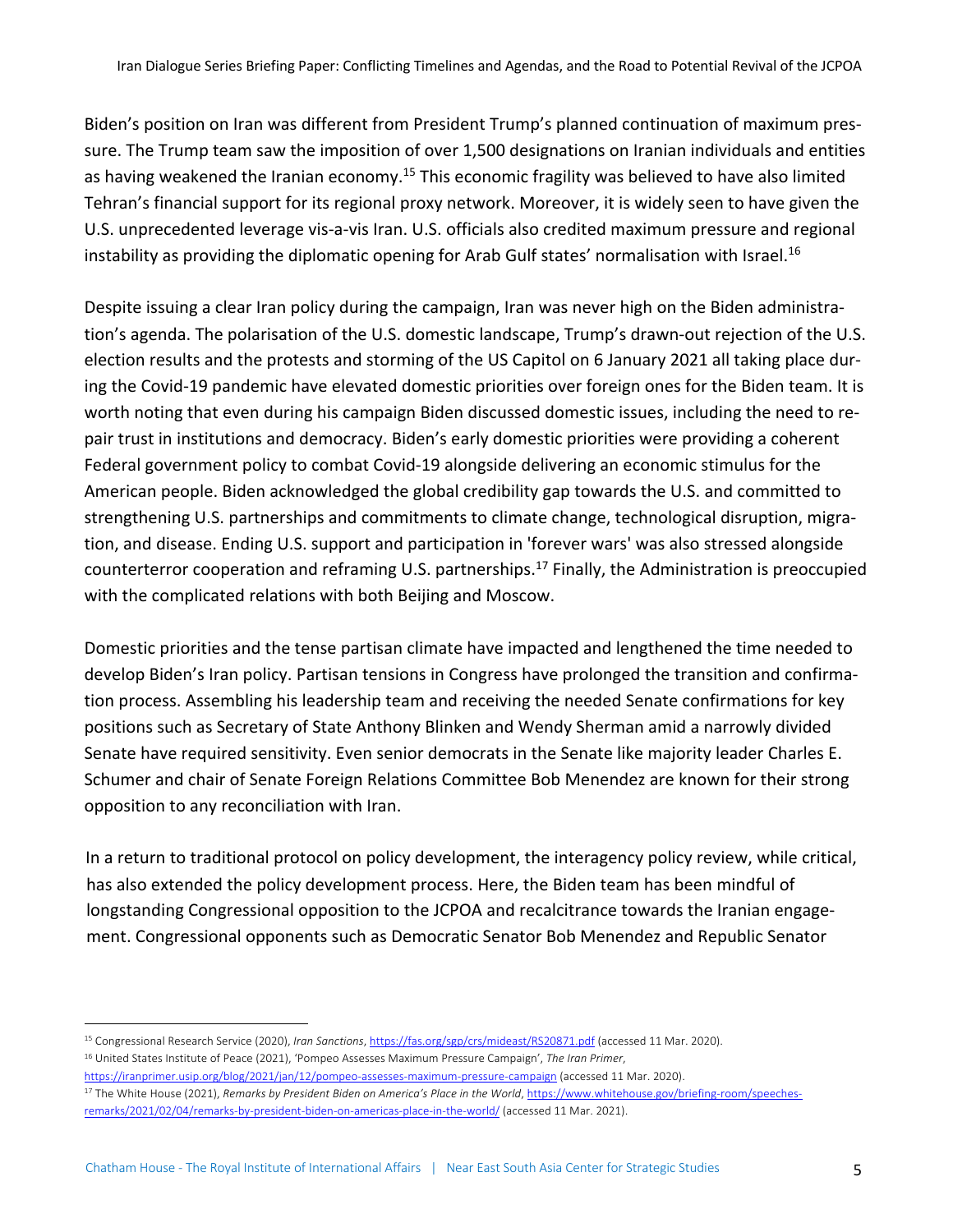Lindsey Graham have expressed bipartisan interest in curtailing Iran's regional activities.<sup>18</sup> They, like others, are concerned that re-entry into the JCPOA and the surrender of U.S. leverage through sanctions relief would limit Washington's ability to negotiate a broader deal. To temper such views, early statements from Secretary Blinken have acknowledged that compliance from Iran must also be accompanied with efforts at building a stronger and longer agreement that "addresses Iran's ballistic missile programme and destabilising regional activities."19 In her confirmation hearing, Deputy Secretary of State Sherman also stated, "I remain clear-eyed about the threat that Iran poses to our interests and those of our allies."20

Congress remains a key constraint to Biden's Iran policy. Although 150 lawmakers have signed a letter supporting Biden's re-entry into the JCPOA, there remains significant scepticism. A bipartisan letter has been sent to the president calling on him to "remain firm" in holding the Iranian government accountable.21 Senator Jim Inofe of Oklahoma has called on Biden to pursue a lasting, transparent deal to "contain Iranian aggression" that includes buy-in from Israel and the Arab Gulf.<sup>22</sup> The Republican caucus is further lobbying to retain sanctions leverage and continuing to push Iran to make the concessions sought by former President Trump. Any Iran negotiations will be further complicated by the 2015 Iran Nuclear Agreement Review Act (INARA), a bill designed by Congress to review and maintain oversight over the JCPOA negotiations and Iran's continued compliance.<sup>23</sup> "The Act prohibits the extension of sanctions relief during the 30-day period the law sets aside for congressional review of any nuclear agreement with Iran."24 As such, INARA will tie Biden's hands and require Congressional approval for any arrangements he makes with Iran over nuclear compliance and sanctions relief. Pressure from Congress and concern over premature sanctions relief in any JCPOA re-entry has prevented the Biden team from offering any meaningful gestures towards Iran.

The Biden foreign-policy team, many of whom were intimately involved in the JCPOA negotiations, are also mindful that the JCPOA was made vulnerable due to its flaws which include the deal timelines and inspection regime. Extensive criticism has also been launched on the narrow focus on the

https://www.reuters.com/article/iran-nuclear-europe-int-idUSKBN2A51UE (accessed 11 Mar. 2021).

<sup>20</sup> Hudson, J. (2021), 'Senators grill Biden nominee as proxy for wider Iran-deal debate', The Washington Post, 3 March 2021, https://www.washingtonpost.com/national-security/wendy-sherman-biden-state-department/2021/03/03/26f6ad80-7c50-11eb-b0fc-83144c02d676\_story.html (accessed 11 Mar. 2021).

<sup>18</sup> Rogin, J. (2020), 'Two Senate Iran hawks are pushing a new nuclear deal', *The Washington Post*, 25 February 2020,

https://www.washingtonpost.com/opinions/2020/02/25/two-senate-iran-hawks-are-pushing-new-nuclear-deal/ (accessed 11 Mar. 2021).

<sup>19</sup> Mohammed, A. and Pamuk, H. (2021), 'Blinken discusses Iran with UK, French, German ministers', Reuters, 5 February 2021,

<sup>&</sup>lt;sup>21</sup> Important to note is that when INARA was negotiated in 2015, it supported by all Republicans, 25 House Democrats, and four Senate Democrats. See Kelly, L. (2021), ' Bipartisan resolution supports Iranian public amid Biden push to reenter nuclear deal', The Hill, 2 February 2021, https://thehill.com/policy/international/middle-east-north-africa/538610-bipartisan-house-resolution-affirms-support-for (accessed 11 Mar. 2021).

<sup>22</sup> US Senator James M Inhofe (2021), ICYMI: Inhofe Warns Biden on Iran - No Bad Deal with Bad Actor, https://www.inhofe.senate.gov/newsroom/pressreleases/icymi-inhofe-warns-biden-on-iran\_-no-bad-deal-with-bad-actor (accessed 11 Mar. 2021).

<sup>&</sup>lt;sup>23</sup> Rademaker, S. (2021), 'Why a Return to the JCPOA Will Be Even Harder Than Many Think', Real Clear World, 1 March 2021,

https://www.realclearworld.com/articles/2021/03/01/why\_a\_return\_to\_the\_jcpoa\_will\_be\_even\_harder\_than\_many\_think\_731930.html (accessed 10 Mar. 2021).

 $24$  Ibid.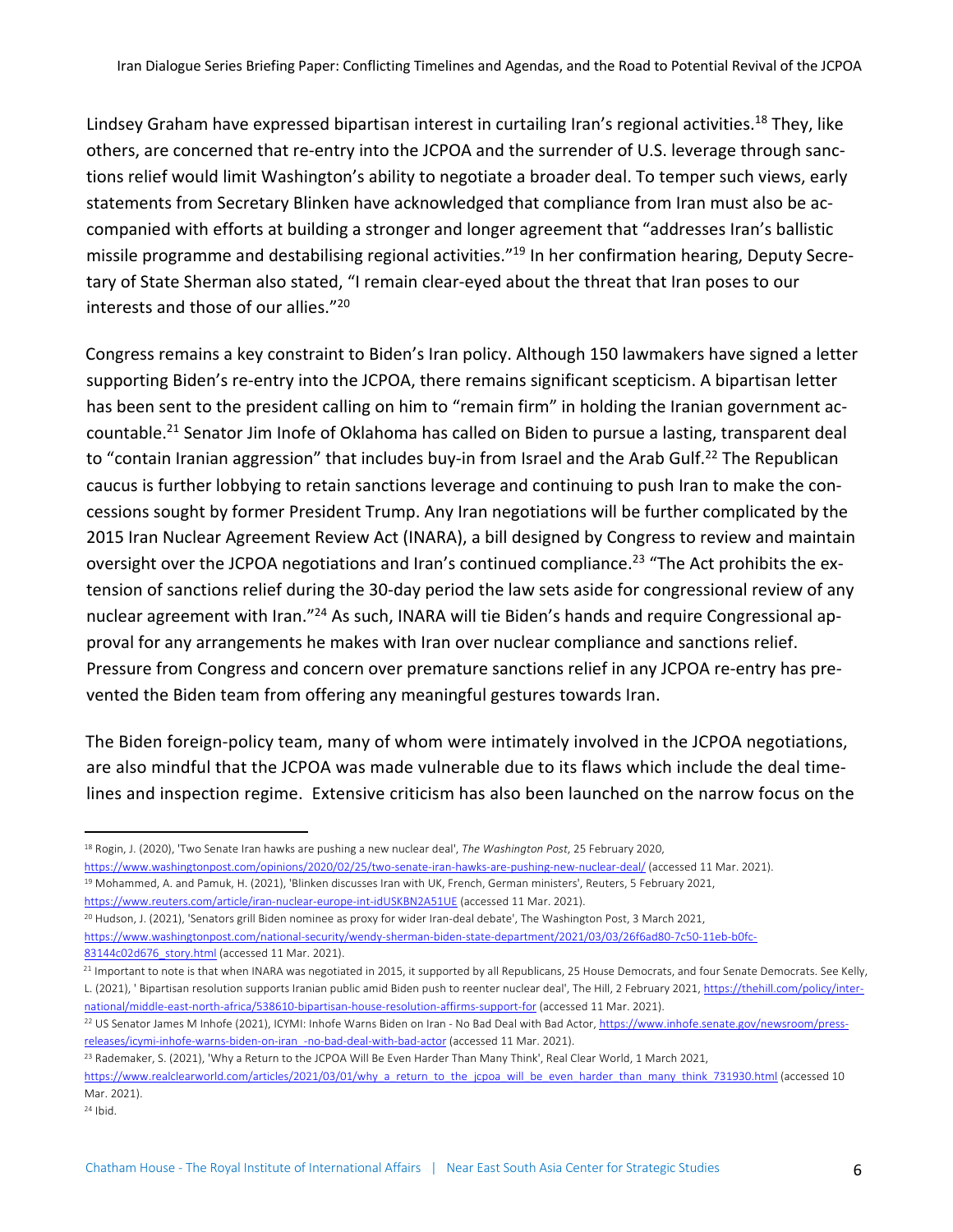nuclear programme with a final deal that did not address Iran's growing ballistic missile capabilities and its regional policies. This critique, alongside extensive lobbying from Israel, the UAE, and Saudi Arabia to negotiate a bigger broader deal is undoubtedly impacting the policy process and the plans for a quick re-entry.

As a first step in his broader foreign policy agenda, Biden prioritised repairing transatlantic ties that were made fragile through the four Trump years. The E3 initially tried to placate Trump by offering a pathway to renegotiation. When Trump withdrew, the E3 began to fiercely defend the JCPOA. Europe has, however, always shared concerns with Washington over Tehran's regional policy and has been frustrated by pressure from the Trump administration to take a harder position against Iran's nuclear program. It has also been subject to criticism from Tehran over their unwillingness to provide economic relief to compensate for the US withdrawal. Against this backdrop, Biden's initial outreach has signalled to Europe that "America is back" and that multilateralism is key to engage on critical mutual challenges.25

Through these challenges and mindful of these constraints, the Biden administration has sent some positive signals regarding its policy intentions. It has appointed Obama-era JCPOA negotiators to senior government positions, withdrew Trump's snapback sanctions at the UN, and dropped travel restrictions on Iran's diplomats posted to the UN in New York. In addition, Washington released a joint statement with the E3 laying out its intention to re-join the JCPOA and to participate in an informal meeting hosted by the European Union. These positive steps have been dwarfed by the domestic debate in the U.S. over lengthening and strengthening the deal, strong statements at confirmation hearings regarding Iranian actions, and unleashing a public debate about whether Tehran or the U.S. should make the first step towards compliance. Without offering any form of symbolic sanctions relief to Tehran to avoid critics who would accuse the administration of appeasing Iran, or worse, bending to Tehran's pressure tactics, the sequencing of next steps has been deadlocked.

Part of the administration's challenge will be unravelling the myriad of U.S. sanctions ranging from nuclear, missile, terror-related, human rights, and money laundering designations imposed on Tehran. This task will require time and capacity to review the designations. Moreover, any removals will require Congressional oversight. Sanctions can thus far be divided into three categories—1) those imposed after the JCPOA was signed that saw designations over Iran's missile programme, human rights violations and cyber actors, 2) those executed since the JCPOA withdrawal that include sanctions on oil, individuals in the energy sector, and 3) sanctions permitted under the JCPOA on terrorism, human rights, and cyber actors which include those for the death of U.S. FBI agent Bob Levinson, IRGC suppression of Iranian protestors, and designation of Houthis as a terror group.<sup>26</sup> Of

<sup>&</sup>lt;sup>25</sup> The White House (2021), *Remarks by President Biden on America's Place in the World*, https://www.whitehouse.gov/briefing-room/speechesremarks/2021/02/04/remarks-by-president-biden-on-americas-place-in-the-world/ (accessed 11 Mar. 2021).

<sup>26</sup> Congressional Research Service (2020), *Iran Sanctions*, https://fas.org/sgp/crs/mideast/RS20871.pdf (accessed 11 Mar. 2020).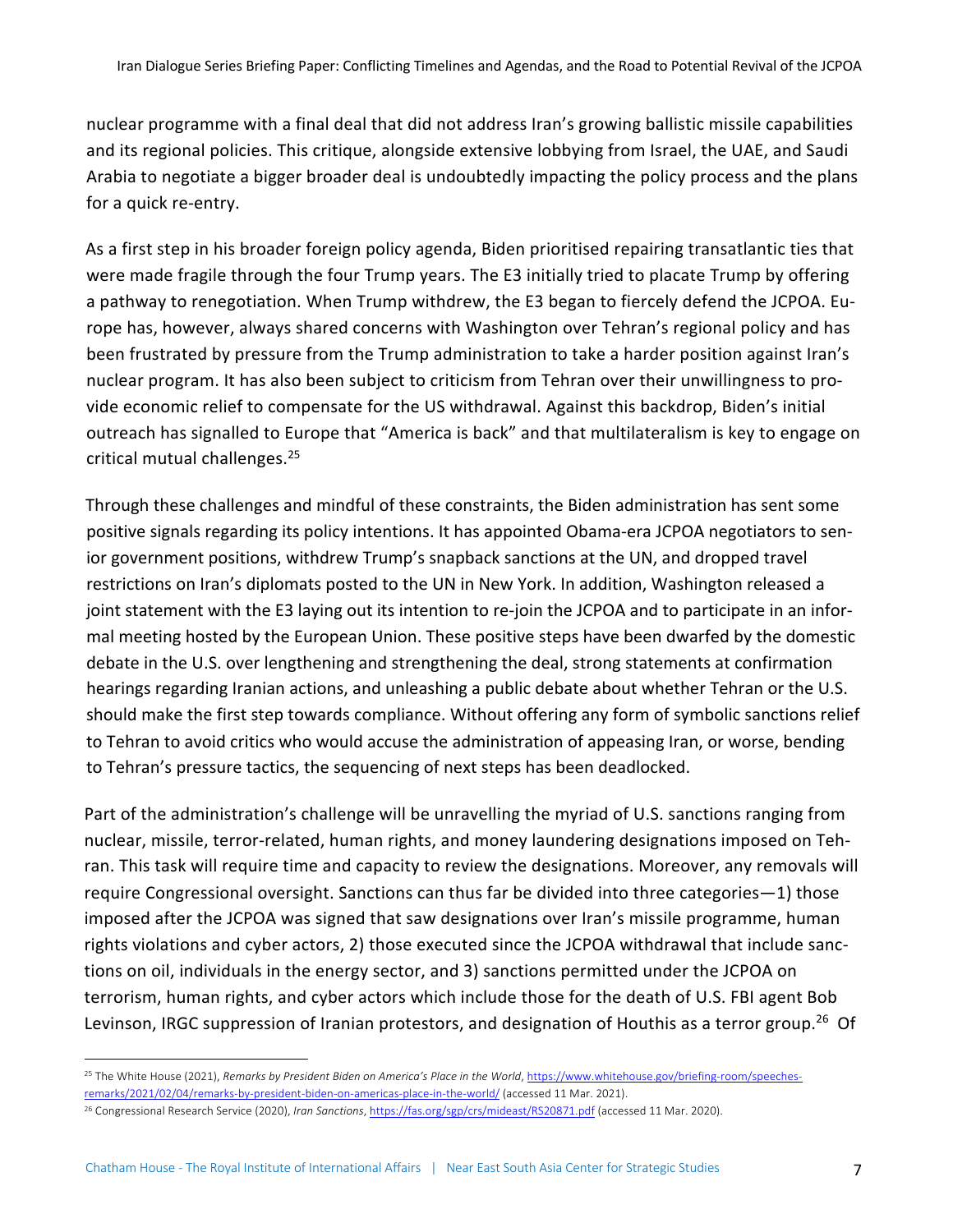these three groupings, it is expected that only the nuclear-related sanctions will be lifted. Removing other designations is seen to be politically impossible, leaving full sanctions relief, an Iranian demand, as the biggest obstacle to JCPOA discussions.

#### **European Perspectives**

From 2018 to 2020, Europe has been caught between Washington's pressure campaign and Tehran's resistance. Europe struggled to manage Tehran's policy of detention of dual nationals, missile development, and scaling down its JCPOA commitments while awaiting the outcome of the U.S. elections.<sup>27</sup> With each escalation in regional activity, the E3 maintained a balance of attempting to criticise Iran's policy while also preserving the JCPOA.

Through this period, the E3 was regularly pressured by Washington to take a harder position against Iran, and Tehran equally tried to pressure Europe to provide Tehran with economic relief and challenge Washington's approach. The special purpose vehicle INSTEX was crated to facilitate transfers to Iran, yet the mechanism has yet to be operationalised.<sup>28</sup> As such, Tehran became particularly critical of the E3's unwillingness to provide assistance with Khamenei capturing these frustrations with a statement of "Europe cannot be trusted."29

Despite its own domestic pressures stemming from Brexit and the pandemic, the E3 succeeded in maintaining a unified JCPOA position.<sup>30</sup> While extremely frustrated by Trump's bullying approach to diplomacy and the predictated instability that ensued, the bloc could not assert themselves economically to avoid being sanctioned by Washington.

Biden's election provided the E3 with a respite from this pressure. While seeking to support a return to the JCPOA, the E3 have begun to take a tougher view vis-a-vis Iran's missile programme and human rights violations. Coordinated statements have criticised Iranian human rights abuses including the killing of dissident Iranian journalist Ruhollah Zam.<sup>31</sup> Moreover, German Foreign Minister Heiko Mass has warned that Iran is "playing with fire" and that a broader deal beyond the JCPOA is what is needed.<sup>32</sup> French Foreign Minister Yves le Drian has gone further, stating that Iran is in the process of acquiring nuclear capacity with President Macron also arguing that Gulf States such as Saudi Arabia

<sup>28</sup> Brzozowski, A. (2020),'INSTEX fails to support EU-Iran trade as nuclear accord falters', *Euractiv*, 14 January 2020,

<sup>27</sup> France24 (2019),'EU sanctions Iran over assassination plots', 9 January 2019, https://www.france24.com/en/20190109-eu-sanctions-iran-overassassinations-peoples-mujahedeen-france-bomb-plot (accessed 11 Mar. 2021).

https://www.euractiv.com/section/global-europe/news/instex-fails-to-support-eu-iran-trade-as-nuclear-accord-falters/ (accessed 11 Mar. 2021).

<sup>&</sup>lt;sup>29</sup> Reuters (2020), 'Iran's Khamenei says Europeans cannot be trusted in nuclear row', 17 January 2020, https://www.reuters.com/article/us-iran-khameneinuclear-idUSKBN1ZG0XI (accessed 11 Mar. 2021),

<sup>30</sup> Foreign and Commonwealth Office (2020), *E3 foreign ministers' statement on the JCPOA: 14 January 2020*, https://www.gov.uk/government/news/e3 foreign-ministers-statement-on-the-jcpoa-14-january-2020 (accessed 11 Mar. 2021).

<sup>31</sup> Ministry for Europe and Foreign Affairs (2020), *Iran – Execution of Ruhollah Zam (12 December 2020)*, https://www.diplomatie.gouv.fr/en/countryfiles/iran/news/article/nouvelle-traduction-iran-execution-of-ruhollah-zam-12-dec-2020 (accessed 11 Mar. 2021).

<sup>32</sup> Deutsche Welle (2021), 'Tehran 'playing with fire' says German Foreign Minister', 18 February 2021, https://www.dw.com/en/tehran-playing-with-firesays-german-foreign-minister/a-56619339 (accessed 11 Mar. 2021).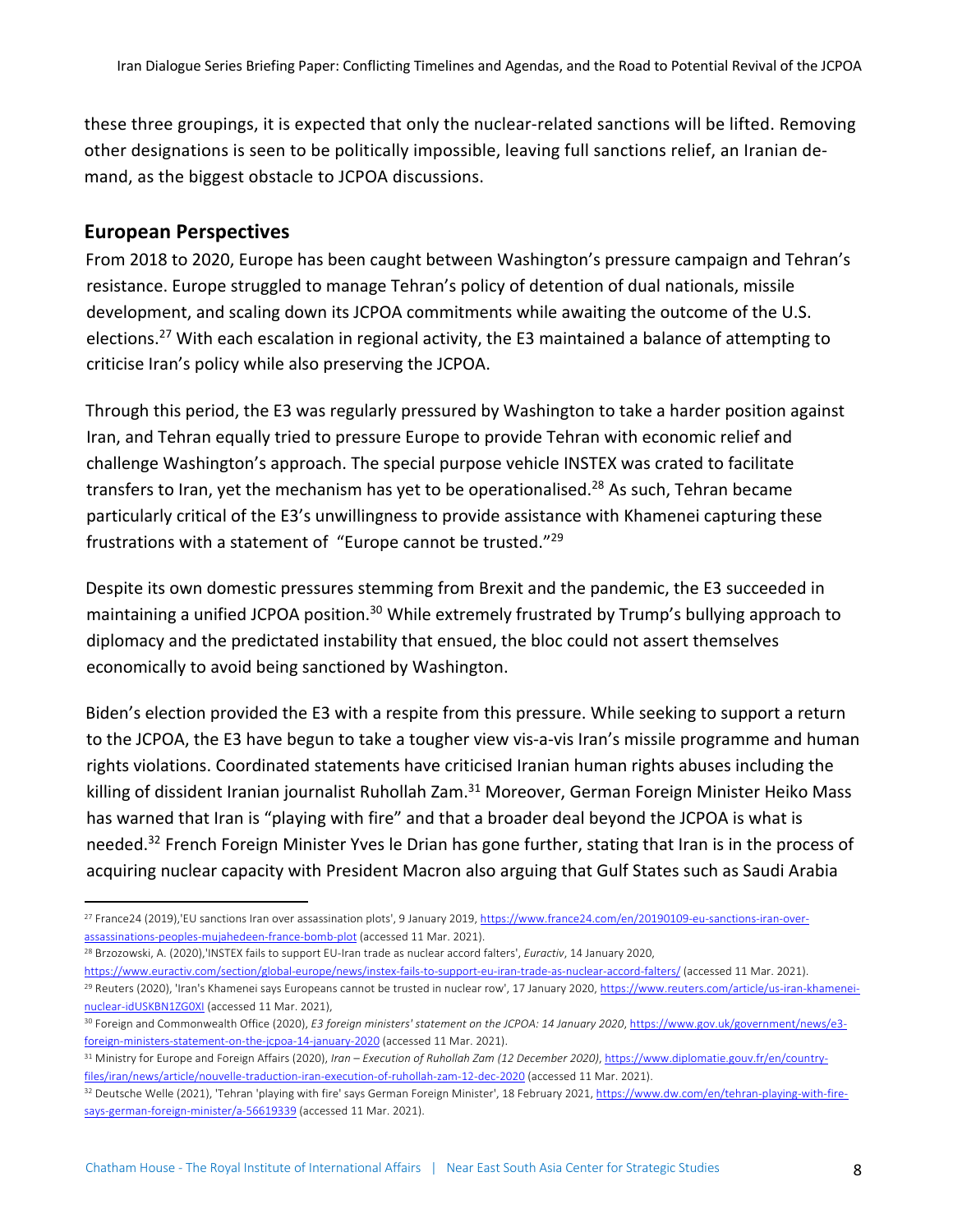have a role to play in further discussions.<sup>33</sup> E3 unity and the urgency once articulated appears to be falling to the wayside in favour of a harmonised approach with Washington on a broader deal.

## **The View From Tehran**

Biden's election was positively received in Tehran. After three years of maximum pressure and cascading sanctions, Iran felt a sense of victory that it had proved its ability to survive. The situation in Iran in early 2021 is not as gloomy as it was in the last few years. In the last three years the economy was in recession, however, the economy has shown growing signs of activities and is projected to grow in 2021.<sup>34</sup> Furthermore, the government is slowly making progress in containing COVID-19 and has started mass vaccination in different parts of the country. Yet, factional shifts in Iranian domestic politics coupled with the burden of economic sanctions has seen Tehran exercise increased leverage building manoeuvres to press Washington for quick sanctions relief. Reflecting domestic tension, Tehran has tried to hurry along the JCPOA re-entry process, albeit unsuccessfully, by imposing its own deadlines to push for a quick U.S. response.

The imposition of over 1,500 designations sanctioning individuals and entities and blocking Tehran's access to the international market and banking, coupled with the impact of Covid-19 and low oil prices, placed undue pressure on the Iranian economy. Through this period Tehran has seen multiple currency depreciations, growth in inflation, and unemployment and a decline in GDP. Taken together, these events have weakened President Rouhani whose signature policy was the rejuvenation of the Iranian economy through the JCPOA. The impact of pressure has seen an upswing in public apathy. Frustrated by the U.S. sanctions policy that has taken an inordinate toll on their lives alongside domestic economic mismanagement, ordinary Iranians, who were once eager supporters of the JCPOA, have become less engaged. Polling has indicated that economic conditions have worsened significantly.<sup>35</sup> The impact of Covid-19 has taken an additional adverse toll.

Conversative factions capitalised on these sentiments by discrediting Rouhani for his failures and winning the majority of seats in the February 2020 parliamentary election. Yet, this vote saw the lowest turnout of 38% at the national level.<sup>36</sup> The decline in participation is expected to foreshadow a growing trend that could play out during Iran's June 2021 presidential election. Should voter turnout remain low, this could offer conservative candidates an opportunity to win office. Past voting patterns have

<sup>33</sup> Haboush, J. and Kneiber, H. (2021), 'Regional allies, including Saudi Arabia, needed in new Iran deal talks: Macron', *Al Arabiya English*, 29 January 2021, https://english.alarabiya.net/News/middle-east/2021/01/29/Regional-allies-including-Saudi-Arabia-needed-in-new-Iran-deal-talks-Macron (accessed 11 Mar. 2021).

<sup>34</sup> World Bank (2021) Global Economic Prospects, https://www.worldbank.org/en/publication/global-economic-prospects (accessed 24 March, 2021).

<sup>35</sup> Gallagher, N., Mohseni, E. and Ramsay, C. (2021), *Iranian Public Opinion, At the Start of the Biden Administration*, Report, College Park MD: Center for International & Security Studies at Maryland, https://spp.umd.edu/sites/default/files/2021-02/CISSM%20Iran%20PO%20full%20report%20-02242021\_0.pdf (accessed 11 Mar. 2021).

<sup>36</sup> Azizi, A. (2020), 'Factbox: The outcome of Iran's 2020 parliamentary elections', Atlantic Council *IranSource* blog, 26 February 2020, https://www.atlanticcouncil.org/blogs/iransource/factbox-the-outcome-of-irans-2020-parliamentary-elections/ (accessed 11 Mar. 2020).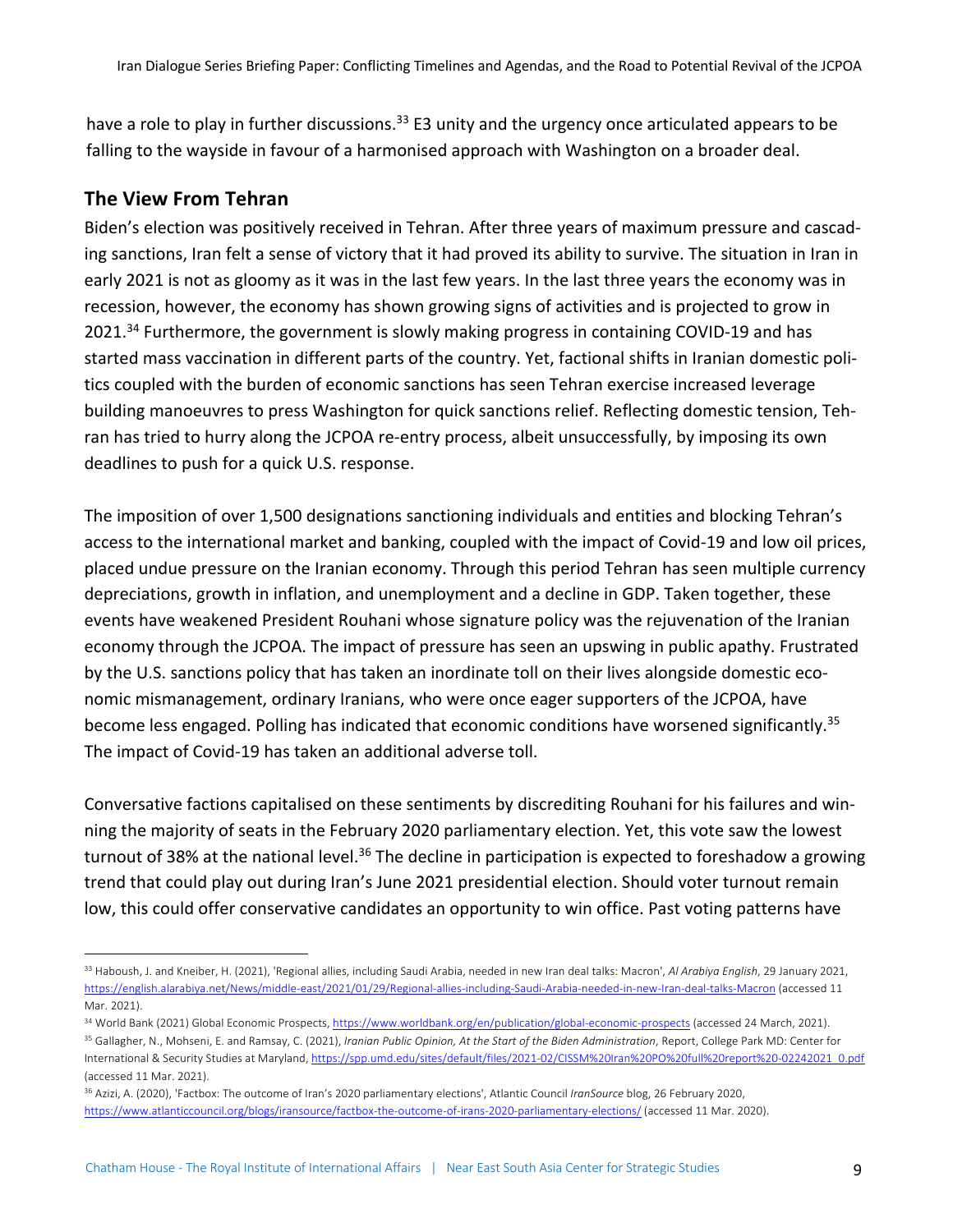indicated that higher voter turnout results in moderate and reformist victories. As the election process formally begins in April 2021, it is still too early to predict the outcome of the election, but negotiation delays that extend discussions and compliance too close to the Iranian elections could see the JCPOA become part of the election discourse.

The June 2021 elections have placed additional pressure on the process. Some speculation has emerged suggesting that sanctions relief and progress on the JCPOA re-entry could motivate the population to participate in the elections and thereby benefit moderate candidates. Should hardline conservatives win office, though, the tone and tenor of the debate around U.S. negotiations could very much change and could potentially impede progress not just on the JCPOA but also on wider regional issues.

For Tehran, in the context of these domestic dynamics, returning to the status quo ante agreement is seen to be the most expedient pathway to obtain quick sanctions relief. Protracted negotiations or any new agreement would no doubt delay the sanctions relief process, placing ordinary Iranians under further economic duress. Supreme Leader Khamenei has greenlighted this course stating, "If the sanctions can be lifted, we should not delay even one hour...If the sanctions can be lifted in the right, wise... and dignified way, this must be done.<sup>"37</sup> Khamenei has refused to support any renegotiation fearing that this would signal that maximum pressure had been effective. Iran's parliamentary legislation was also directed to pressing forward Tehran's timeline to February 2021 in favor of obtaining quick sanctions relief early on. The delays from Washington and Europe have also resulted in increased regional uncertainties. Militia groups in Iraq and the Houthis in Yemen have increased their targeting of American and Saudi sites respectively and Saudi Arabia and the UAE have refused Iran's invitation to negotiate a regional security architecture.

To speed up compliance, President Rouhani and Foreign Minister Zarif have been keen to push for a quicker return to the deal. As such, Zarif had called on the European Union to "choreograph"<sup>38</sup> a meeting that would bring the U.S. and Iran to the negotiating table. However, because the Biden administration has not yet offered Tehran any concessions that are seen as meaningful, ranging from supporting an IMF loan, releasing Iran's frozen funds abroad, or offering humanitarian aid, Tehran has not been willing to take further steps forward. Ultimately, because of domestic dynamics and the impact of the past four years, Tehran, still under the weight of sanctions, feels aggrieved by Trump's JCPOA withdrawal and cannot take further concessions without any from Washington.

<sup>37</sup> Hafezi, P. (2020), ' Iran's Supreme Leader reappears in public, hits out at US', *Reuters*, 16 December 2020, https://www.reuters.com/article/irankhamenei-int-idUSKBN28Q0XJ (accessed 11 Mar. 2021).

<sup>38</sup> Landay, J and Mohammed, A. (2021), ' Iran's Zarif hints at way to bridge nuclear deal impasse', *Reuters*, 1 February 2021, https://www.reuters.com/article/us-iran-usa-nuclear-idUSKBN2A13HI (accessed 11 Mar. 2020).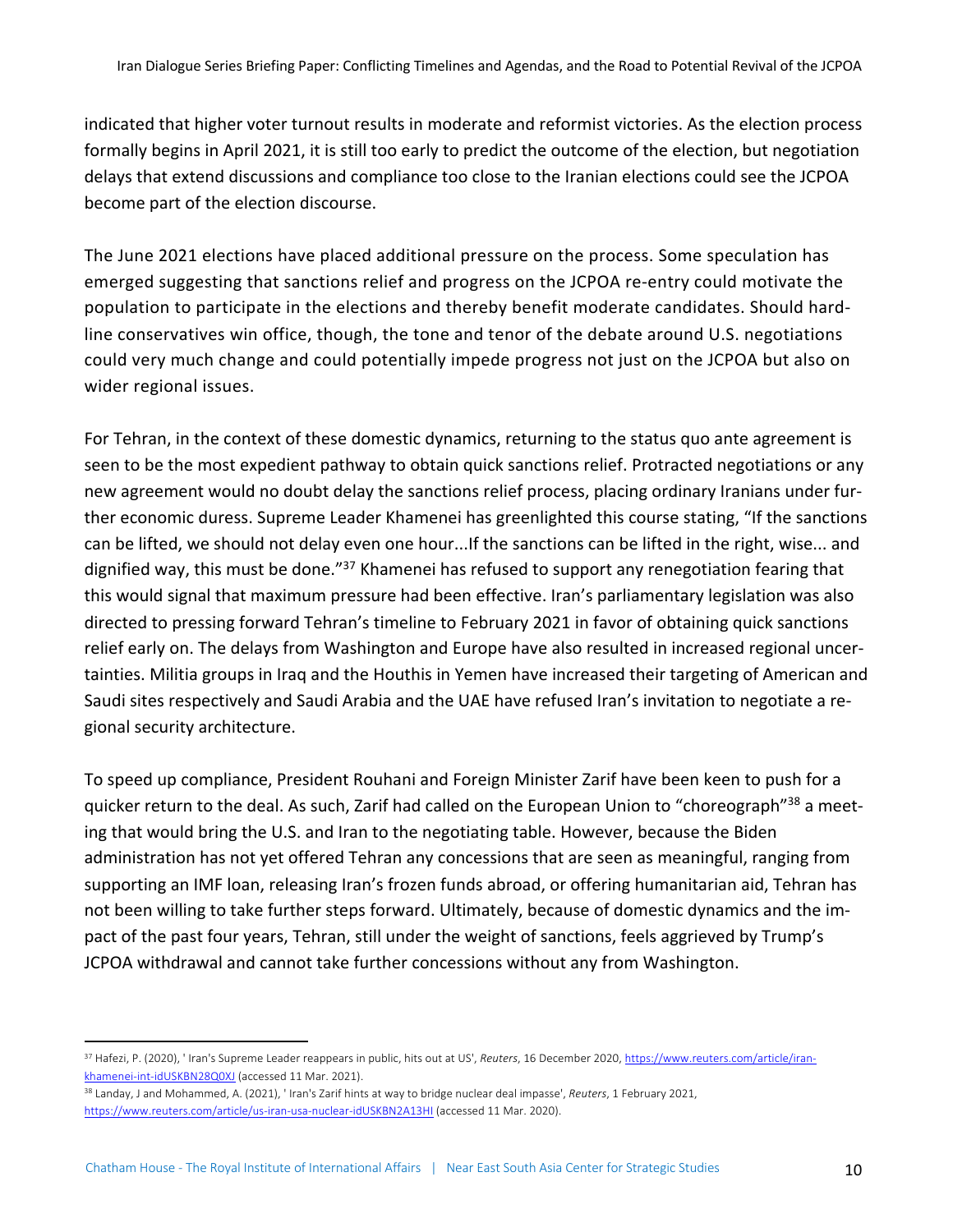# **Conclusion**

Against the backdrop of this current stalemate, it is clear that Trump's maximum pressure policy on Iran has undoubtedly impacted the domestic dynamics and the pathway back to the negotiating table for the many countries involved. The issue of sanctions relief intimately linked to maximum pressure has coloured the debate and prolonged the policy process for the Biden administration, with Washington debating the value of a JCPOA re-entry versus a renegotiation. European frustration with Tehran's scaling down on its nuclear obligation in response to U.S. withdrawal from the nuclear deal as well as the expanding missile capabilities is also colouring their view of negotiating prospects, with momentum also growing in favour of broader discussions. This agenda, however, conflicts with Iran's domestic pressure for sanctions relief and the forthcoming presidential election cycle. Drawing out the process not only opens the door to risks of further Iranian nuclear acceleration and regional instability, but also a hardening of the Iranian political landscape against continued engagement. To avoid a stalemate and further escalation, all sides must weigh these risks against the prospect of an incremental approach that would cap Iran's nuclear activities, build back confidence in the JCPOA, and strengthen the terrain for broader regional discussions.

To avoid a downward spiral in the current dynamics, an essential first step would see all sides come together for a meeting where timing, sequencing, and sanctions relief would be discussed. As a gesture of goodwill, the U.S., without pandering to Iran's demand for full sanctions relief, could issue quiet approval for the release of Iran's foreign reserves in South Korea, Iraq, and other countries. Here, the E3 must also clearly signal in a joint statement their support for such discussions.

It is worth stressing that a JCPOA re-entry will by no means be adequate to bridge the gaping differences that exist. Yet, one clear takeaway requires all parties to remain sensitive to the competing timelines present in all capitals alongside the domestic debate. Drawing out the timelines can put not only the JCPOA at risk, but also the prospect of broader negotiations. As such, the JCPOA should be seen as a time-sensitive, first step in a wider process that will lead to building a sustainable nuclear arrangement alongside other critical regional agreements.